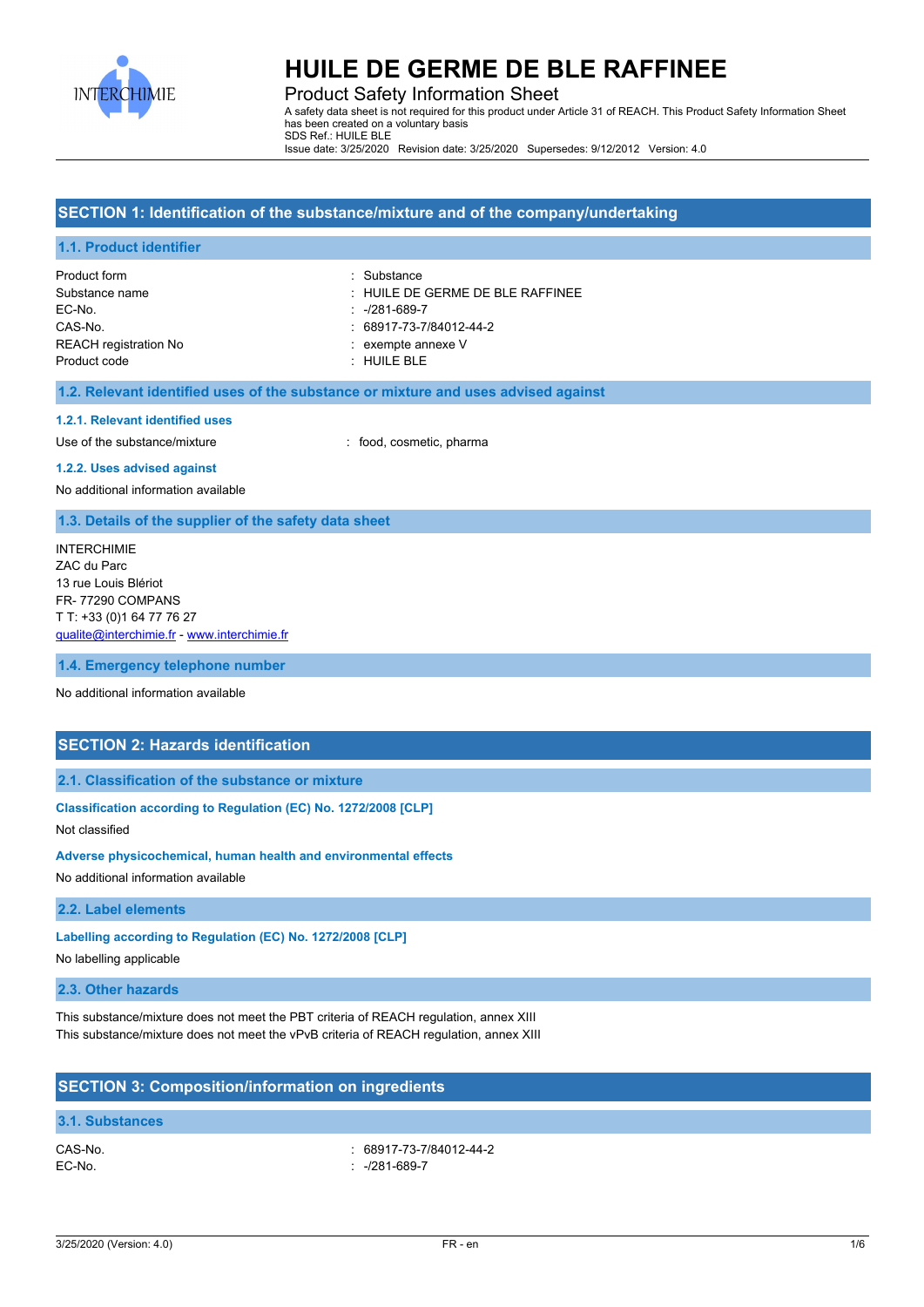# Product Safety Information Sheet

A safety data sheet is not required for this product under Article 31 of REACH. This Product Safety Information Sheet has been created on a voluntary basis

| CAS-No.) 84012-44-2<br>Triticum vulgare germ oil | $\geq 100$                  |
|--------------------------------------------------|-----------------------------|
| (EC-No.) 281-689-7                               | (REACH-no) EXEMPTE ANNEXE V |

**3.2. Mixtures**

Not applicable

| <b>SECTION 4: First aid measures</b>                                                                                                                                                     |                                                                                                                                                                                                                                                                            |  |  |  |
|------------------------------------------------------------------------------------------------------------------------------------------------------------------------------------------|----------------------------------------------------------------------------------------------------------------------------------------------------------------------------------------------------------------------------------------------------------------------------|--|--|--|
| 4.1. Description of first aid measures                                                                                                                                                   |                                                                                                                                                                                                                                                                            |  |  |  |
| First-aid measures general<br>First-aid measures after inhalation<br>First-aid measures after skin contact<br>First-aid measures after eye contact<br>First-aid measures after ingestion | This product is not considered to be hazardous.<br>: If you feel unwell, seek medical advice.<br>: Wash with soapy water.<br>Rinse eyes with water as a precaution.<br>This product is not considered to be hazardous. Get medical advice/attention if you feel<br>unwell. |  |  |  |
| 4.2. Most important symptoms and effects, both acute and delayed                                                                                                                         |                                                                                                                                                                                                                                                                            |  |  |  |
| Symptoms/effects                                                                                                                                                                         | : Not expected to present a significant hazard under anticipated conditions of normal use.                                                                                                                                                                                 |  |  |  |
| 4.3. Indication of any immediate medical attention and special treatment needed                                                                                                          |                                                                                                                                                                                                                                                                            |  |  |  |
| No additional information available                                                                                                                                                      |                                                                                                                                                                                                                                                                            |  |  |  |
| <b>SECTION 5: Firefighting measures</b>                                                                                                                                                  |                                                                                                                                                                                                                                                                            |  |  |  |
| 5.1. Extinguishing media                                                                                                                                                                 |                                                                                                                                                                                                                                                                            |  |  |  |
| Suitable extinguishing media<br>Unsuitable extinguishing media                                                                                                                           | : Carbon dioxide. Water spray. Foam. Dry powder. Sand.<br>Do not use a heavy water stream.                                                                                                                                                                                 |  |  |  |

**5.2. Special hazards arising from the substance or mixture**

Hazardous decomposition products in case of fire : Toxic fumes may be released. Carbon dioxide. Carbon monoxide.

**5.3. Advice for firefighters**

Protection during firefighting  $\qquad \qquad \qquad$ : Do not attempt to take action without suitable protective equipment.

**6.1. Personal precautions, protective equipment and emergency procedures**

General measures **in the summand of the Science of Spill** area may be slippery. Evacuate area.

### **6.1.1. For non-emergency personnel**

No additional information available

### **6.1.2. For emergency responders**

No additional information available

### **6.2. Environmental precautions**

Avoid release to the environment. Prevent entry to sewers and public waters.

### **6.3. Methods and material for containment and cleaning up**

Methods for cleaning up **into absorbent material.** Take up liquid spill into absorbent material.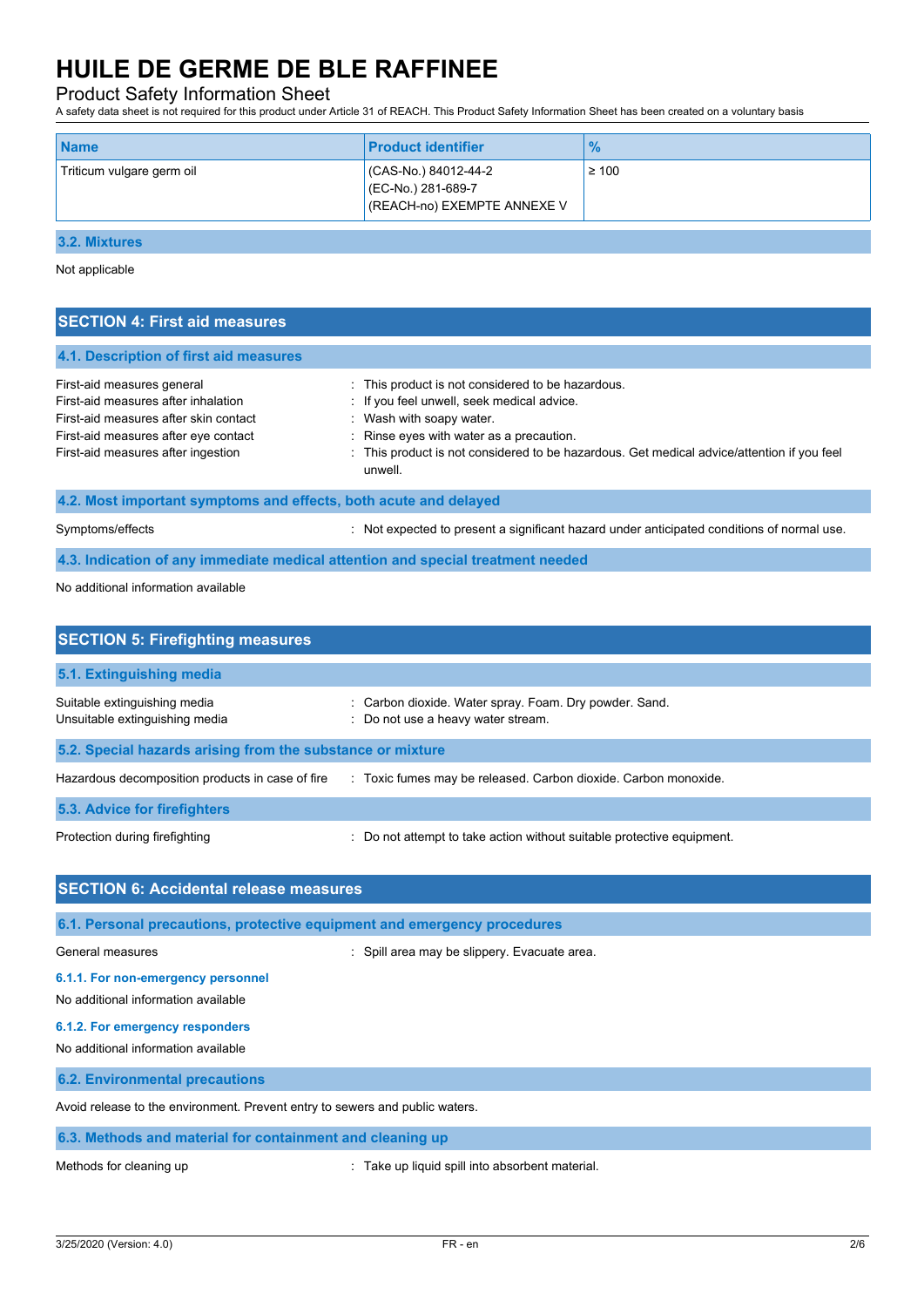# Product Safety Information Sheet

A safety data sheet is not required for this product under Article 31 of REACH. This Product Safety Information Sheet has been created on a voluntary basis

### **6.4. Reference to other sections**

For further information refer to section 8: "Exposure controls/personal protection". For disposal of solid materials or residues refer to section 13 : "Disposal considerations".

| <b>SECTION 7: Handling and storage</b>                            |                                                                                                      |  |  |  |
|-------------------------------------------------------------------|------------------------------------------------------------------------------------------------------|--|--|--|
| 7.1. Precautions for safe handling                                |                                                                                                      |  |  |  |
| Precautions for safe handling<br>Hygiene measures                 | : This product is not considered to be hazardous.<br>: Always wash hands after handling the product. |  |  |  |
| 7.2. Conditions for safe storage, including any incompatibilities |                                                                                                      |  |  |  |
| No additional information available                               |                                                                                                      |  |  |  |
| 7.3. Specific end use(s)                                          |                                                                                                      |  |  |  |
| No additional information available                               |                                                                                                      |  |  |  |
| <b>SECTION 8: Exposure controls/personal protection</b>           |                                                                                                      |  |  |  |
| <b>8.1. Control parameters</b>                                    |                                                                                                      |  |  |  |
| No additional information available                               |                                                                                                      |  |  |  |

**8.2. Exposure controls**

No additional information available

| <b>SECTION 9: Physical and chemical properties</b>         |                                       |  |  |
|------------------------------------------------------------|---------------------------------------|--|--|
| 9.1. Information on basic physical and chemical properties |                                       |  |  |
| Physical state                                             | : Liquid                              |  |  |
| Colour                                                     | Yellow, brown.                        |  |  |
| Odour                                                      | characteristic.                       |  |  |
| Odour threshold                                            | No data available                     |  |  |
| рH                                                         | No data available                     |  |  |
| Relative evaporation rate (butylacetate=1)                 | : No data available                   |  |  |
| Melting point                                              | $\approx 0$ °C                        |  |  |
| Freezing point                                             | : No data available                   |  |  |
| Boiling point                                              | : unknown                             |  |  |
| Flash point                                                | : $> 200 °C$                          |  |  |
| Auto-ignition temperature                                  | : unknown                             |  |  |
| Decomposition temperature                                  | No data available                     |  |  |
| Flammability (solid, gas)                                  | : No data available                   |  |  |
| Vapour pressure                                            | : unknown                             |  |  |
| Relative vapour density at 20 °C                           | $\approx 0.93$ g/cm3                  |  |  |
| Relative density                                           | No data available                     |  |  |
| Solubility                                                 | insoluble in water. Soluble in ether. |  |  |
| Partition coefficient n-octanol/water (Log Pow)            | No data available                     |  |  |
| Viscosity, kinematic                                       | No data available                     |  |  |
| Viscosity, dynamic                                         | No data available                     |  |  |
| <b>Explosive properties</b>                                | No dangerous reactions known.         |  |  |
| Oxidising properties                                       | : No data available                   |  |  |
| <b>Explosive limits</b>                                    | : No data available                   |  |  |
| 9.2. Other information                                     |                                       |  |  |

No additional information available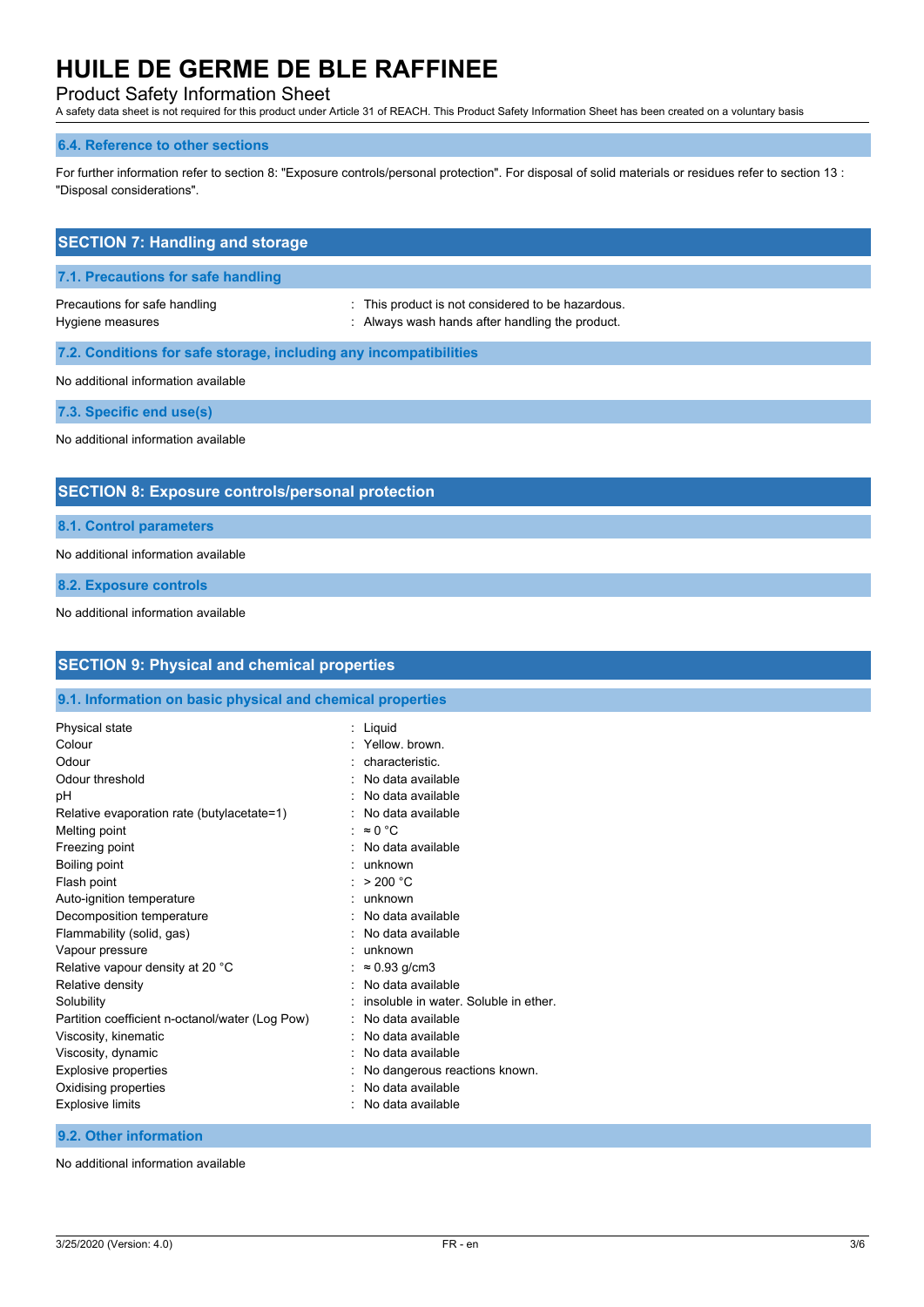# Product Safety Information Sheet

A safety data sheet is not required for this product under Article 31 of REACH. This Product Safety Information Sheet has been created on a voluntary basis

| <b>SECTION 10: Stability and reactivity</b>                      |
|------------------------------------------------------------------|
| 10.1. Reactivity                                                 |
| The product is stable at normal handling and storage conditions. |
| 10.2. Chemical stability                                         |
| Stable under normal conditions.                                  |
| 10.3. Possibility of hazardous reactions                         |
| Stable under normal conditions of use.                           |
| 10.4. Conditions to avoid                                        |
| No additional information available                              |
| 10.5. Incompatible materials                                     |

Keep in a cool place away from oxidizing agents.

**10.6. Hazardous decomposition products**

Carbon monoxide. Carbon dioxide. fume. On exposure to high temperature, acroleine may be generated.

# **SECTION 11: Toxicological information**

### **11.1. Information on toxicological effects**

| Acute toxicity (oral)             | Not classified   |
|-----------------------------------|------------------|
| Acute toxicity (dermal)           | · Not classified |
| Acute toxicity (inhalation)       | : Not classified |
| Skin corrosion/irritation         | · Not classified |
| Serious eye damage/irritation     | : Not classified |
| Respiratory or skin sensitisation | . Not classified |
| Germ cell mutagenicity            | : Not classified |
| Carcinogenicity                   | : Not classified |
| Reproductive toxicity             | Not classified   |
| STOT-single exposure              | · Not classified |
| STOT-repeated exposure            | Not classified   |
| Aspiration hazard                 | : Not classified |

| <b>SECTION 12: Ecological information</b>                    |                                                                                                                            |
|--------------------------------------------------------------|----------------------------------------------------------------------------------------------------------------------------|
| 12.1. Toxicity                                               |                                                                                                                            |
| Ecology - general                                            | : The product is not considered harmful to aquatic organisms nor to cause long-term adverse<br>effects in the environment. |
| Hazardous to the aquatic environment, short-term<br>(acute)  | : Not classified                                                                                                           |
| Hazardous to the aquatic environment, long-term<br>(chronic) | : Not classified                                                                                                           |
| 12.2. Persistence and degradability                          |                                                                                                                            |
| HUILE DE GERME DE BLE RAFFINEE (68917-73-7/84012-44-2)       |                                                                                                                            |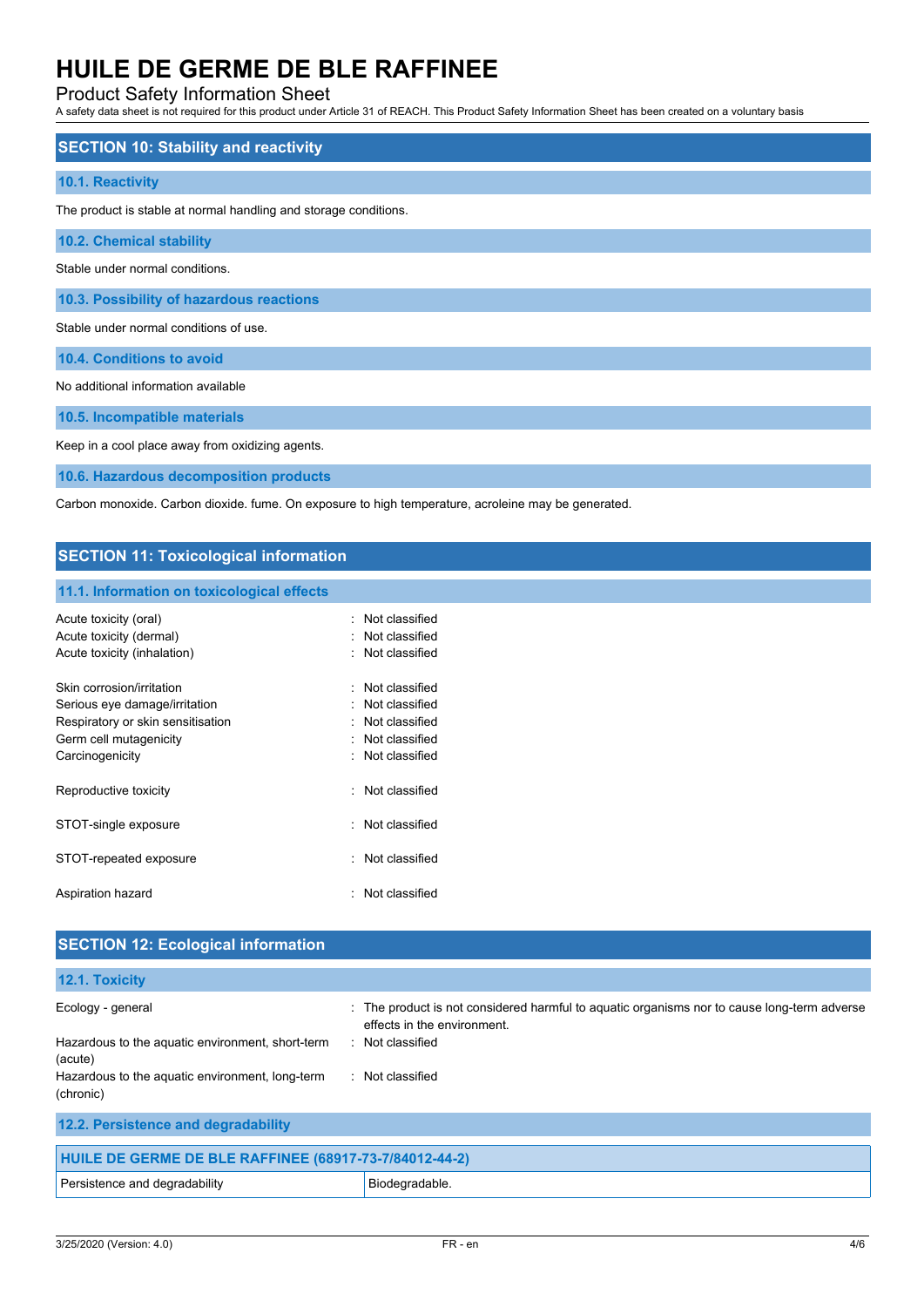# Product Safety Information Sheet

A safety data sheet is not required for this product under Article 31 of REACH. This Product Safety Information Sheet has been created on a voluntary basis

| 12.3. Bioaccumulative potential                               |                     |  |  |
|---------------------------------------------------------------|---------------------|--|--|
| <b>HUILE DE GERME DE BLE RAFFINEE (68917-73-7/84012-44-2)</b> |                     |  |  |
| Bioaccumulative potential                                     | No bioaccumulation. |  |  |
| 12.4. Mobility in soil                                        |                     |  |  |

No additional information available

**12.5. Results of PBT and vPvB assessment**

**HUILE DE GERME DE BLE RAFFINEE (68917-73-7/84012-44-2)**

This substance/mixture does not meet the PBT criteria of REACH regulation, annex XIII

This substance/mixture does not meet the vPvB criteria of REACH regulation, annex XIII

**12.6. Other adverse effects**

No additional information available

# **SECTION 13: Disposal considerations**

**13.1. Waste treatment methods**

Regional legislation (waste)  $\qquad \qquad$ : Disposal must be done according to official regulations.

# **SECTION 14: Transport information**

| In accordance with ADR / RID / IMDG / IATA / ADN |  |  |  |  |
|--------------------------------------------------|--|--|--|--|
|                                                  |  |  |  |  |

| <b>ADR</b>                             | <b>IMDG</b>   | <b>IATA</b>   | <b>ADN</b>    | <b>RID</b>    |
|----------------------------------------|---------------|---------------|---------------|---------------|
|                                        |               |               |               |               |
| 14.1. UN number                        |               |               |               |               |
| Not regulated                          | Not regulated | Not regulated | Not regulated | Not regulated |
| 14.2. UN proper shipping name          |               |               |               |               |
| Not regulated                          | Not regulated | Not regulated | Not regulated | Not regulated |
| 14.3. Transport hazard class(es)       |               |               |               |               |
| Not regulated                          | Not regulated | Not regulated | Not regulated | Not regulated |
| 14.4. Packing group                    |               |               |               |               |
| Not regulated                          | Not regulated | Not regulated | Not regulated | Not regulated |
| <b>14.5. Environmental hazards</b>     |               |               |               |               |
| Not regulated                          | Not regulated | Not regulated | Not regulated | Not regulated |
| No supplementary information available |               |               |               |               |

**14.6. Special precautions for user**

**Overland transport** Not regulated **Transport by sea** Not regulated **Air transport** Not regulated **Inland waterway transport** Not regulated **Rail transport** Not regulated